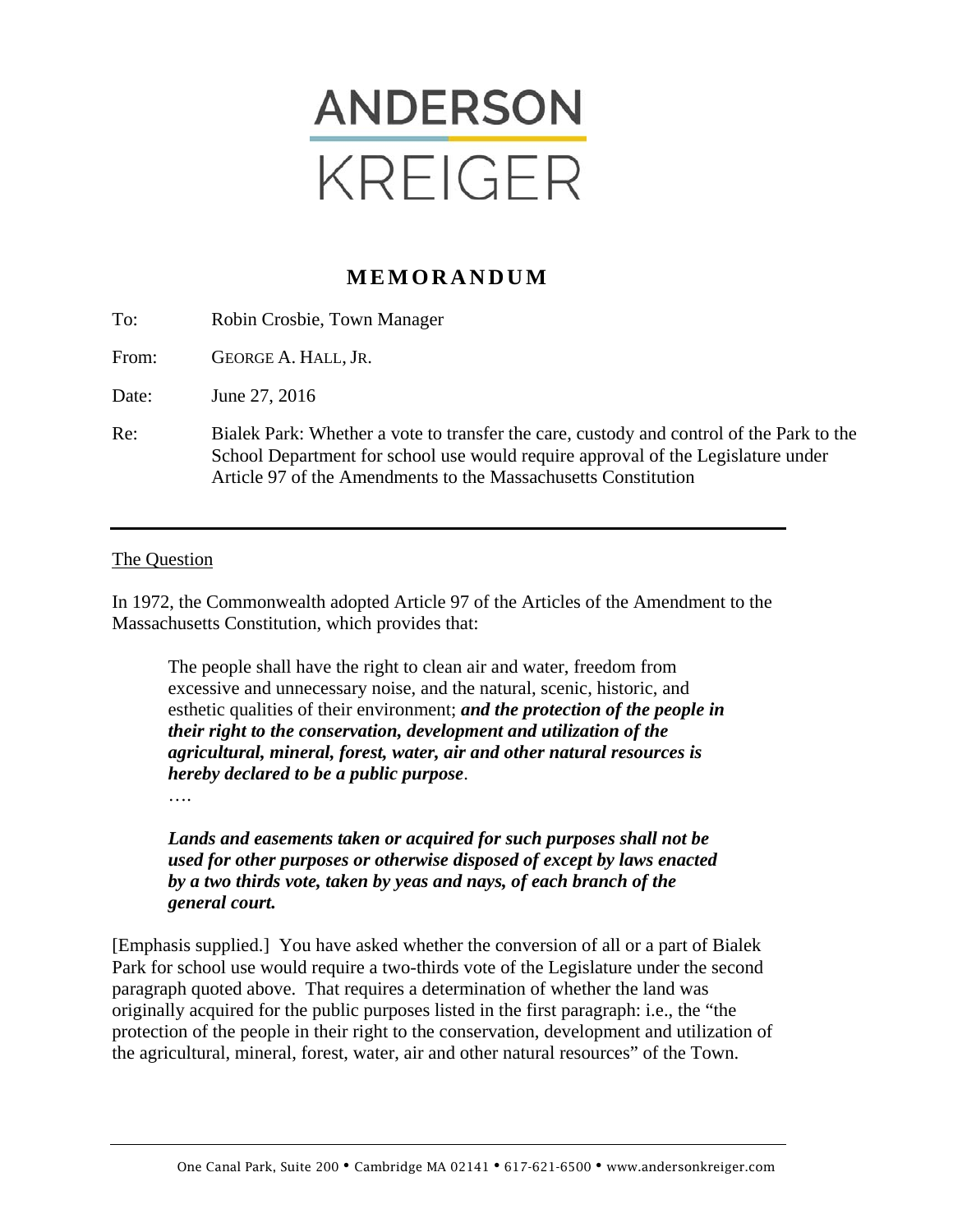This question has both a factual and legal component. The factual question, which we have researched by examining the title to the property and the Ipswich Town Meeting records, is whether Bialek Park acquired for a specific purpose, and if so, what that purpose was specified to be. With that information in hand, the legal question is whether the specified purpose falls within the scope of the "public purposes" identified in Article 97 quoted above.

## Summary of Opinion

Ipswich Town Meeting records clearly establish that Bialek Park was acquired for the specific purpose of operating a public playground. The question, therefore, comes down to the legal one: whether "playground purposes" are within the scope of the protection of Article 97. There is one Land Court decision that addresses this question squarely, and which answers the question in the negative (land acquired for playground purposes, as distinct from land held solely for park purposes, is not subject to Article 97 protection). We think that this Land Court decision is well-reasoned, and that if the issue were to be presented to a Massachusetts appellate court, there is a reasonably good likelihood that the appellate court would adopt its reasoning. As trial court decisions are not binding, however, there is always some risk that, if challenged, an appellate court would reach the opposite conclusion.

# Bialek Park Acquisition History

Bialek Park was originally acquired for the purpose of a public playground in 1912, and was enlarged by acquisitions in 1966 and 1968.

At a special town meeting in March, 1912, the meeting voted to form a committee consisting of the Chairman of the Board of Selectmen, the Chairman of the School Committee, the Chairman of the Finance Committee, and two citizens at large "to investigate the matter [of a public play ground], examine locations and the probable cost of such grounds and report at some future meeting." Three months later, at another special town meeting held June 21, 1912, the Town voted "that the sum of one thousand seven hundred dollars be appropriated for the purpose of purchasing land for a public play ground." (See Tab A for these votes).

Shortly after the June 21, 1912 special town meeting, on July 1, 1912, the Town accepted and recorded a deed from the Estate of John H. Cogswell (Book 2153, Page 592) acquiring 4.73 acres on Linebrook Road. On July 30, 1912, the Town recorded a deed conveying 4.76 acres abutting the Cogswell parcel to the east from Thomas and Lucy Lord (Book 2160, Page 33). A plan prepared by John Nourse showing both of these parcels was recorded with the latter deed. (See Tab B for the two deeds and the Nourse plan).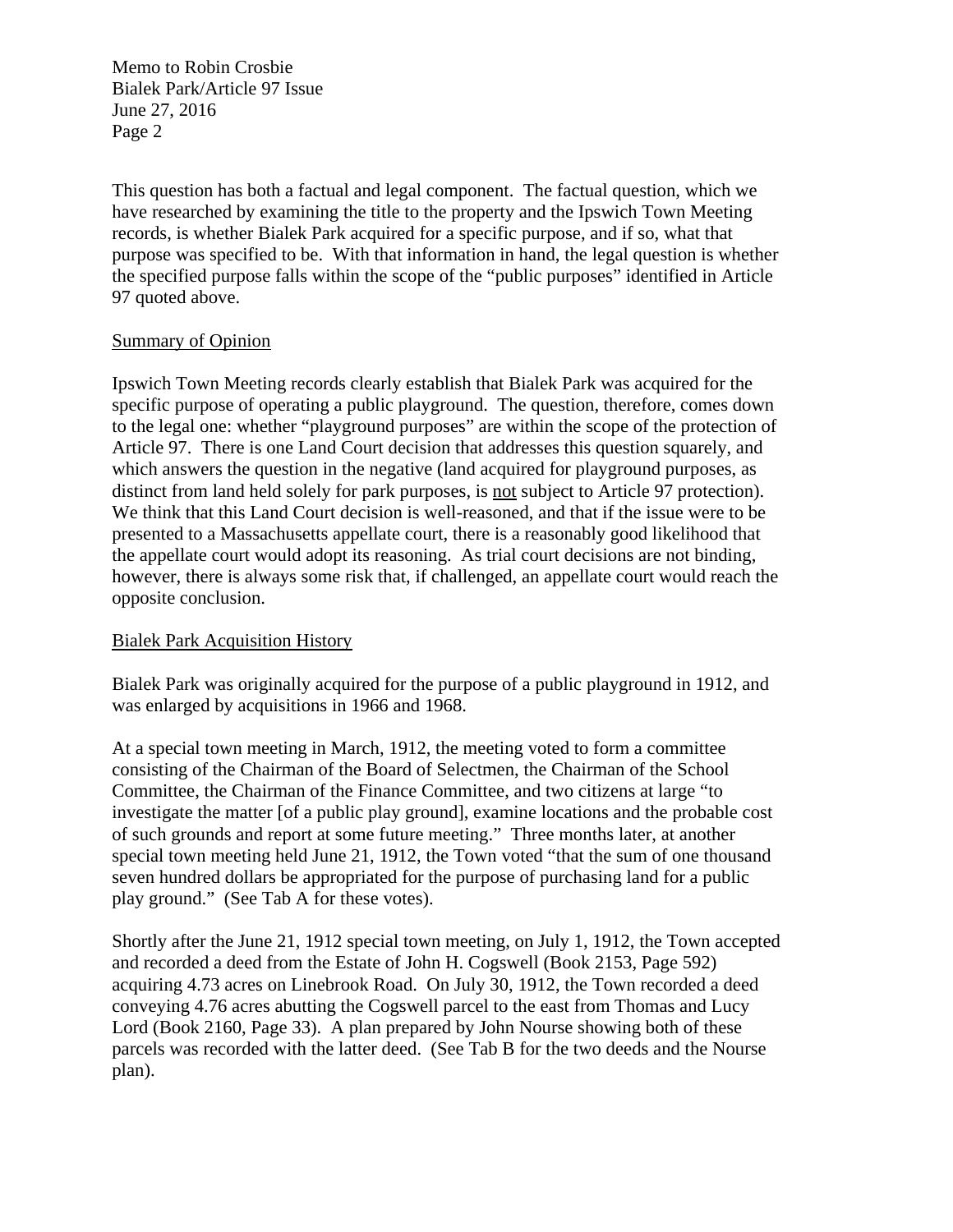$\overline{a}$ 

The 1912 Ipswich Town Report shows the amounts paid for the deeds executed by Thomas and Lucy Lord (\$1,000), and by Dexter M. Smith as Administrator of the Estate of John Cogswell (\$1,100), as well as for the Nourse plan (\$10.30), under the heading "Playground." (See Tab A, page  $1$ ).<sup>1</sup>

More than 50 years later, at the adjourned annual town meeting on March 15, 1966, the Town voted to raise and appropriate the sum of \$4800 to acquire a parcel of land from Albert J. and Ruth Horne, and referencing a plan to be entitled "proposed addition to Linebrook Playground." A deed from Albert and Ruth Horne dated April 29, 1966 was recorded at Book 5359, Page 238, and references the plan recorded in Plan Book 106, Page 62. The deed states that the land area is 3.25 acres more or less (no acreage given on plan). (See Tab C for the deed, the town meeting vote, and plan).

On March 4, 1968, under Article 18 of the annual town meeting, the Town voted to appropriate the sum of \$3,000 to purchase an additional 36,000 square feet of land from Albert and Ruth Horne "located [a]djacent to the right of way from Kimball Ave. to the Linebrook playground for playground and park purposes." The second deed from the Hornes dated May 8, 1968 was recorded in Book 5530, Page 104. (See Tab D for the deed and town meeting vote). This land widened the portion of the park that fronts on Kimball Avenue, probably to facilitate access from Kimball Avenue.

These four deeds appear to cover all of the land now included in Bialek Park; the courses and distances given for the boundaries of the parcel on the 1912 and 1966 plans correspond to those shown on Assessors Map 30D as the current boundaries of the Town's land.

It is clear from the 1912 votes and Town report that the purpose of the original acquisitions was to establish a public playground. It is also clear that the 1966 and 1968 acquisitions were to enlarge the existing playground. I don't view the use of the word "park" in the statement of purpose in the 1968 vote as intending any change or restriction in the original use, especially given the continuity of the use. $<sup>2</sup>$ </sup>

Bialek Park is currently improved with several baseball/softball fields and other outdoor athletic facilities, as well as ancillary structures and parking areas. We have not attempted to trace or summarize the history of the Town's expenditures on these facilities

<sup>1</sup> The report shows an unexpended balance of \$85.13 from what is shown as an appropriation of \$2195.12. I don't know how to explain the discrepancy between that number and the \$1,700 appropriation under Article 4 of the June 21, 1912 special town meeting, but I don't think it is material to the question addressed in this memo.

<sup>2</sup> Note also that, in G.L. c. 45, § 14, the provisions of that Chapter pertaining to playgrounds "shall apply to land and buildings acquired for playground purposes, or for park and playground purposes, but shall not apply to land and buildings acquired solely for park purposes."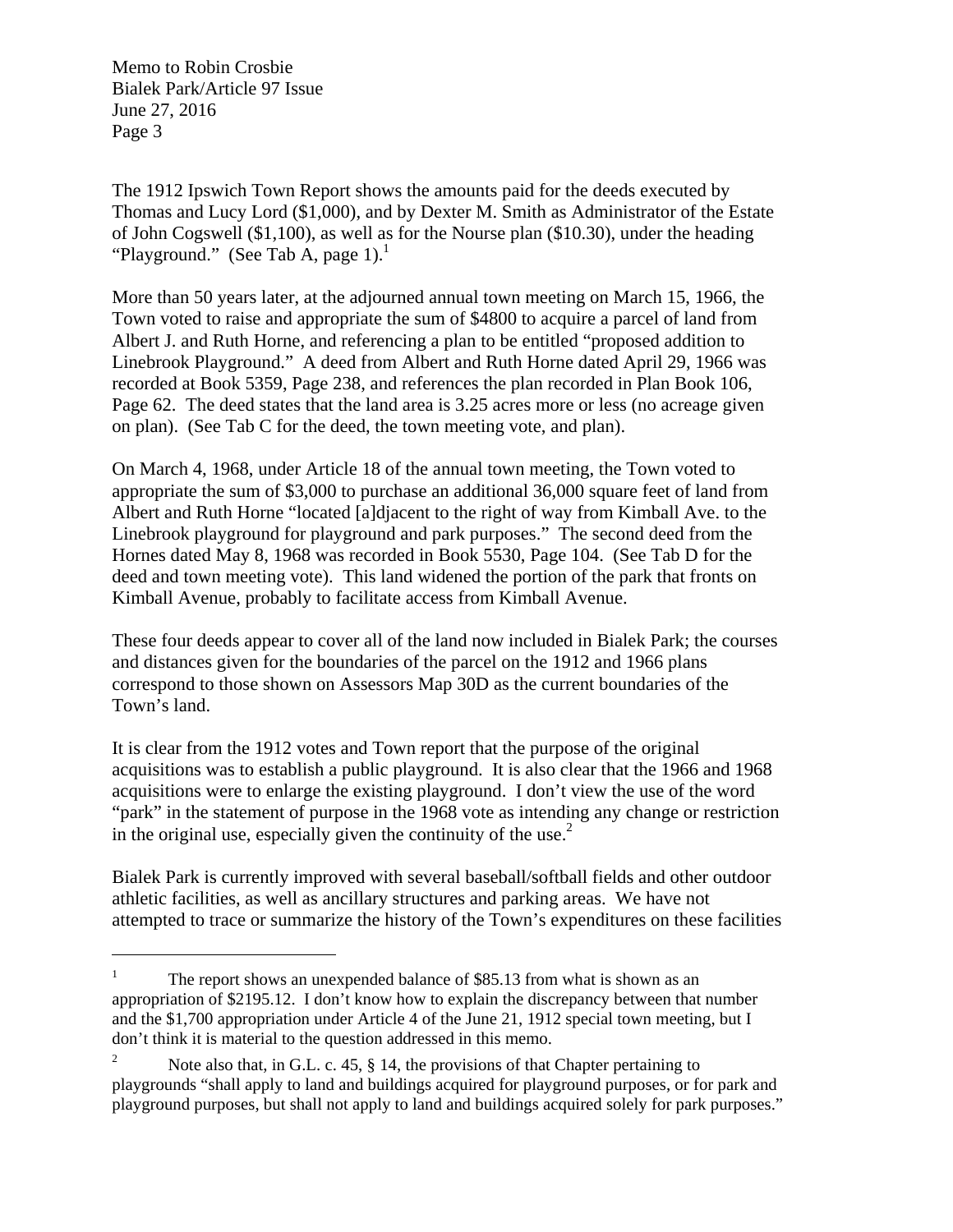over the Park's more than 100-year history. There does not appear to be any evidence, however, that Bialek Park has been used for anything other than a playground, as defined in G.L. c. 45, § 14 (discussed below), over the course of its existence.

### Article 97

Until recently, there has not been a lot of case law to help define the limits of what constitutes land acquired for the purposes listed in Article 97. For many years, the primary authority relied on by lawyers for state and local agencies was a 1973 Opinion of Attorney General Robert Quinn to the Legislature, in which he took a very broad view of the issue; Quinn's opinion suggests that all public parks, whenever acquired, including those improved with athletic fields and facilities, are subject to Article 97. See Rep. A.G., Pub. Doc. No. 12, at 139 (1973) (Quinn Opinion) (see Tab E).

In a recent SJC decision, however, Mahajan v. Department of Environmental Protection, 464 Mass. 604, 613 (2013), a case in which the plaintiffs sought the application of Article 97 to the Long Wharf pavilion in Boston, the Court declined to adopt Quinn's reasoning:

The Quinn Opinion was issued in response to a general inquiry from the Speaker of the House of Representatives regarding the applicability of art. 97, and was rendered without reference to any particular set of facts. Although the Quinn Opinion is entitled to careful judicial consideration on the question of the scope of art. 97 and the intent of its drafters … its interpretation of art. 97 is not binding in its particulars, and we are hesitant to afford it too much weight due to the generalized nature of the inquiry and the hypothetical nature of the response. [Citation omitted].

The Quinn Opinion suggests a more expansive reading of art. 97 than we afford it today, and it may reasonably be read to support the plaintiffs' argument that the project site is subject to art. 97. *We disagree with the Quinn Opinion to the extent it suggests that the vast majority of land taken for any public purpose may become subject to art. 97 if the taking or use even incidentally promotes the "conservation, development and utilization of the ... forest, water and air" … or that the land simply displays some attributes of art. 97 land generally.* We also do not agree that the relatively imprecise language of art. 97 warrants an interpretation as broad as the Quinn Opinion would afford it, particularly in light of the practical consequences that would result from such an expansive application, as well as the ability of a narrower interpretation to serve adequately the stated goals of art. 97.

*The critical question to be answered is not whether the use of the land incidentally serves purposes consistent with art. 97, or whether the land displays some attributes of art. 97 land, but whether the land was taken for those*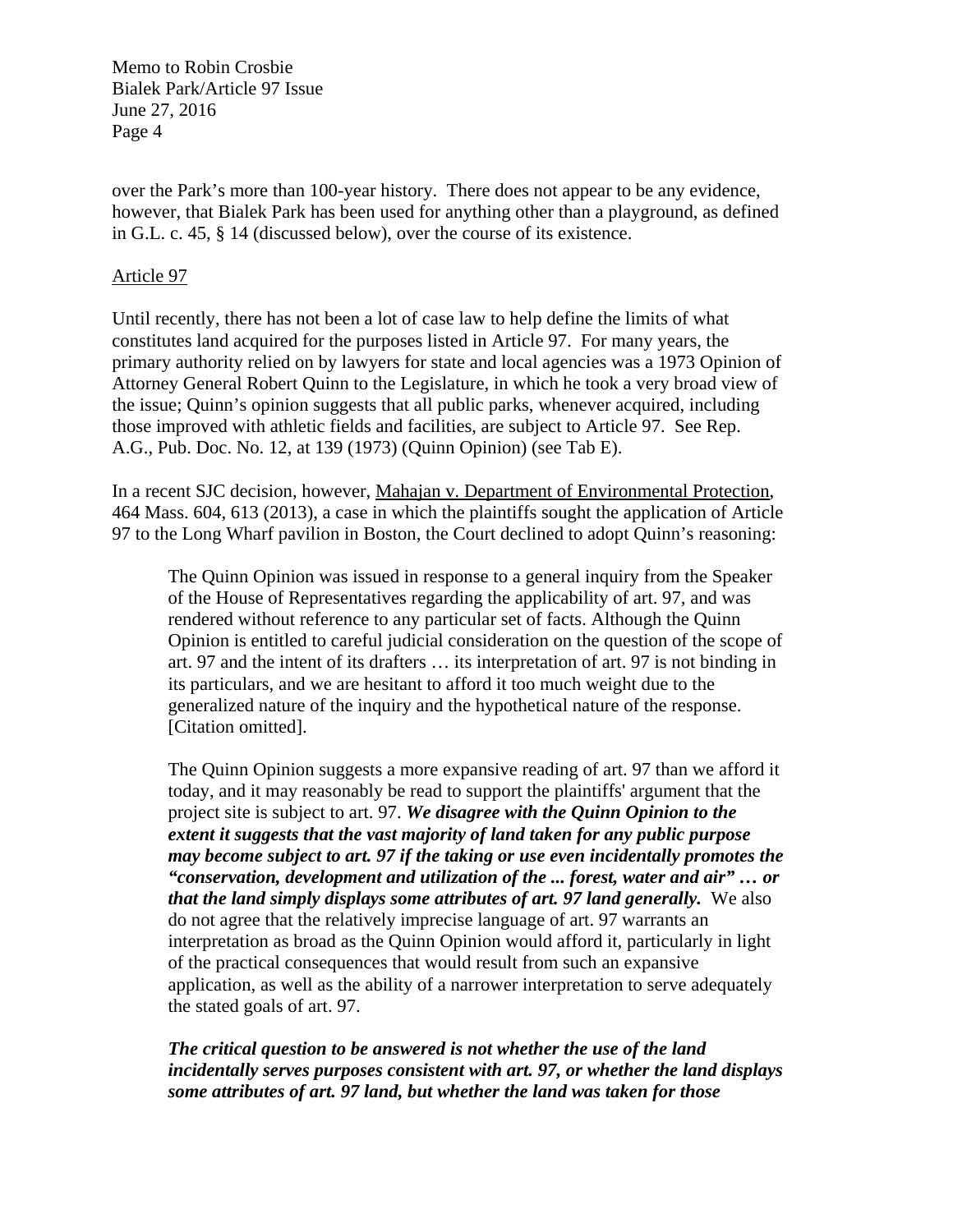> *purposes, or subsequent to the taking was designated for those purposes in a manner sufficient to invoke the protection of art. 97*. [Citations omitted]. In this case, while it can be argued that the project site displays some of the attributes of a park and serves the purpose of the utilization of natural resources—in that it promotes access to the waterfront and the sea—this specific use is incidental to the overarching purpose of urban renewal for which the land including the project site was originally taken.

[Emphasis supplied]. Three days after Mahajan was decided, Judge Robert Foster of the Land Court heard oral arguments from the parties in Curley v. Town of Billerica, in which the plaintiffs, invoking Article 97, sought to invalidate a lease by the Town of a portion of a parcel of land acquired for playground purposes to a wireless communications company for the construction of a cell tower.

In a decision issued later that year (2013 WL 4029208) (attached at Tab F), Judge Foster found that there was no question that the Town had acquired the property for "playground purposes," and that "[i]f 'playground purposes' is a purpose articulated within 97, then the vote of the Town Meeting accepting the Property for such purposes was sufficient to subject it to the protections of art. 97." Judge Foster concluded that "playground purposes" are not within the scope of Article 97.

Judge Foster's decision relies substantially on the differential treatment of "parks" and "playgrounds" in G.L. c. 45.

In chapter 45 of the General Laws, entitled "Public Parks, Playgrounds and the Public Domain," §§ 2–11 are directed to public parks, while §§ 14–18 are directed to playgrounds. Section 14 of that chapter, addressing the use, acquisition and management of playgrounds, states that its provisions apply to land and buildings acquired for playground purposes, or for park and playground purposes, but not to land and buildings acquired solely for park purposes. G.L. 45 § 14. While lacking explicit definitions, chapter 45 treats parks and playgrounds differently in ways that suggest that a park is open space while a playground is an improved space with structures. Section 7 provides that "[l]and taken for or held as a park ... shall be forever kept open and maintained as a public park, and no building which exceeds six hundred square feet in area ... shall be erected ... without leave of the general court." G.L. c. 45, § 7. On the other hand, a city or town "may construct buildings on land owned or leased by it" as a playground and "may provide equipment" for the playground. G.L. c. 45, § 14. Other statutes concerning playgrounds include references to play equipment that suggest that the presence of such equipment is what defines a playground. See, e.g., G.L. c. 45, § 15 (requiring cities and towns to "maintain at least one public playground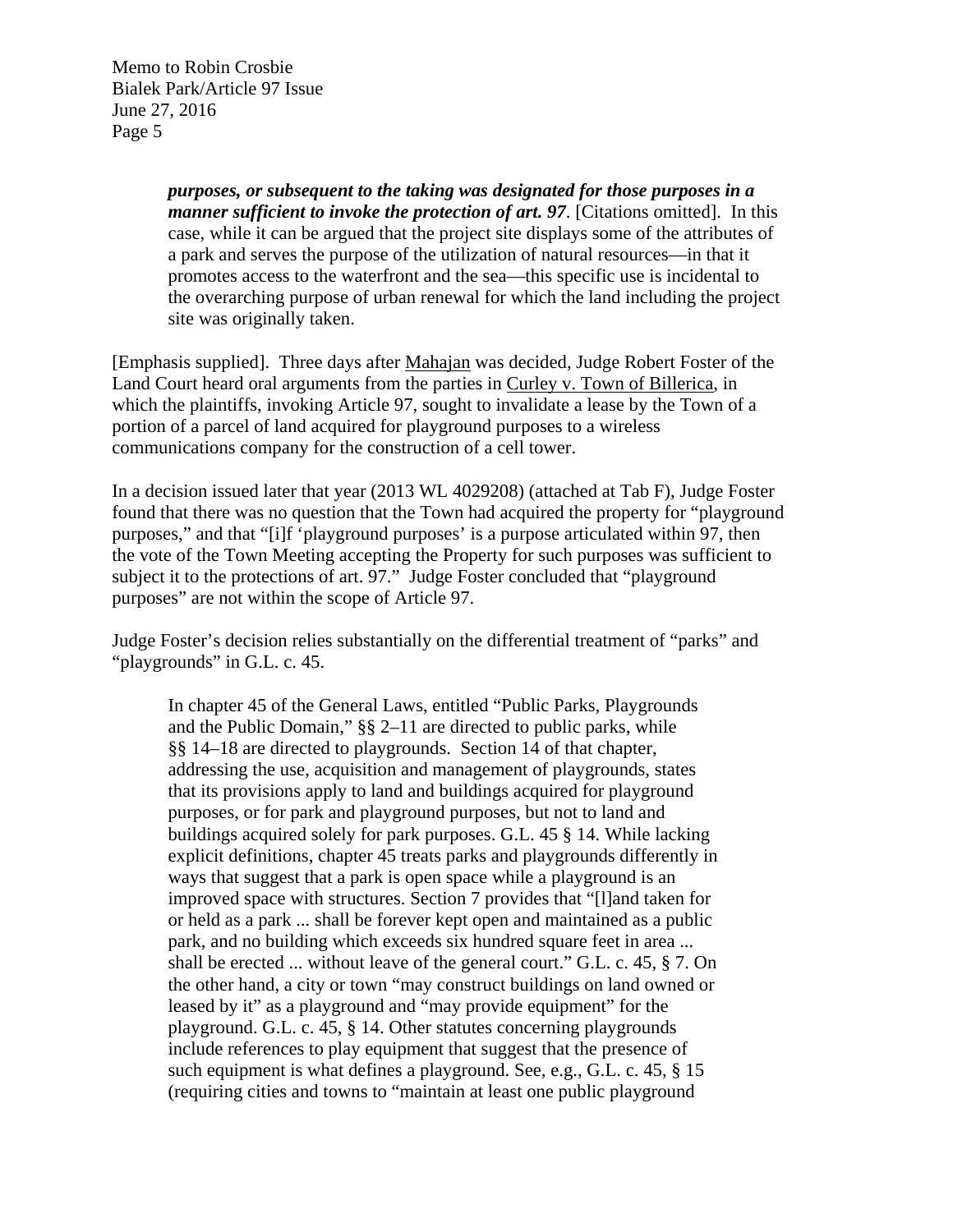> conveniently located and of suitable size and *equipment*) (emphasis supplied); G.L. c. 266, § 98A (making it a crime to destroy, deface, mar, or injure any "playground apparatus or equipment").

See Tab F, page 5. There is another important statute supporting Judge Foster's conclusion that he overlooked: G.L. c. 40, § 15A. Prior to the adoption of that statute in 1951, under the so-called "prior public use doctrine," the state Legislature had to approve the conversion of any land that had been acquired by state or local government for a particular purpose to different purpose. G.L. c. 40, § 15A delegated this authority, with regard to land held by cities and towns, to their legislative bodies (city councils or town meetings) acting by two-thirds vote. It is notable that this delegation expressly included "land acquired for playground purposes," but expressly excluded "land acquired for park purposes."

The decision of the Legislature not to allow local conversions of park land without its approval when it adopted G.L. c. 40, § 15A may be seen as an important antecedent to Article 97. Article 97, in effect, strengthened the protection of park land by escalating the requirement of state legislative approval, which had been retained in G.L. c. 40, § 15A, to a two-thirds vote requirement. It also expanded the definition of the land protected in this way to reflect the fact that, by the 1960s, not all land acquired for conservation purposes was called "park land."3 Nothing in Article 97 suggests an intention, however, to revisit the distinction between playgrounds and parks that was incorporated into G.L. c. 40, § 15A.

Judge Foster's decision is also consistent with the SJC's statement in Mahajan that it "is not whether the use of the land incidentally serves purposes consistent with art. 97, or whether the land displays some attributes of art. 97 land, but whether the land was taken for those purposes" that determines the applicability of that constitutional provision. 464 Mass. at 613. There is no question that playgrounds may incidentally promote the public's enjoyment of the "natural, scenic, historic, and esthetic qualities of [the] environment." The principal purpose of a public playground, however, is to allow the town to "conduct and promote recreation, play, sport and physical education" on fields, buildings and equipment constructed for those purposes. See G.L. c. 45, § 14. In contrast to park land, there is no limitation on how much of a playground may be improved with buildings, parking areas, concessions stands, basketball courts, etc. Nothing in G.L. c. 45 requires that any portion of a playground be retained or preserved in its natural condition. This distinction between "parks" and "playgrounds" in G.L. c. 45,

 3 For example, in 1957, the Legislature enacted the Conservation Commission Act, G.L. c. 40, § 8C, which authorizes conservation commissions established by local governments to acquire interests in land, with the approval of the mayor or selectmen, "as may be necessary to acquire, maintain, improve, protect, limit the future use of or otherwise conserve and properly utilize open spaces in land and water areas within its city or town …."